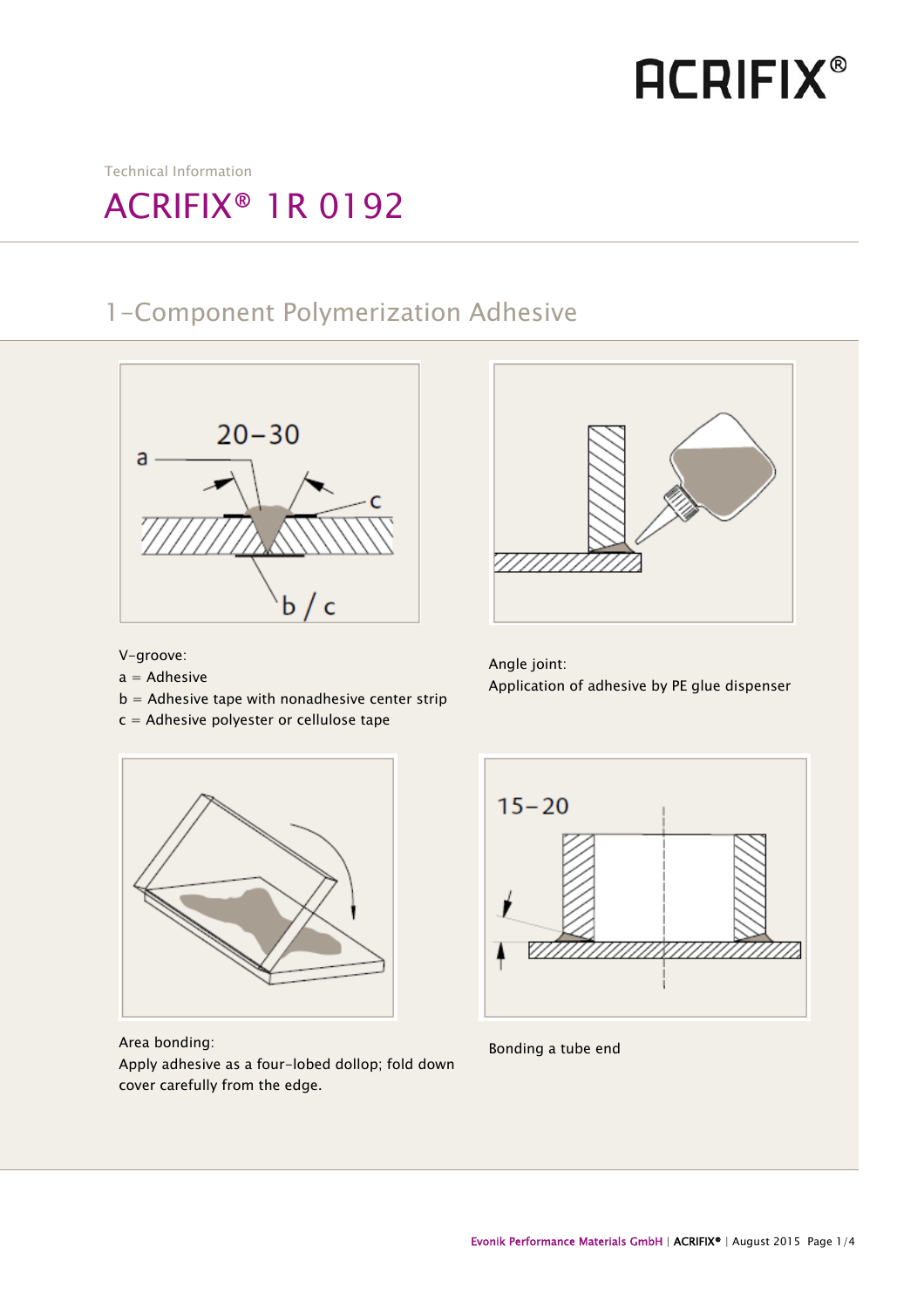#### Product and Use

#### Type

1-Component polymerization adhesive. Clear, purplish viscous solution of an acrylic polymer in methyl methacrylate, which polymerizes on exposure to light.

#### Applications

Preferably for transparent edge and area bonds of clear acrylics, i. e. PLEXIGLAS® GS, PLEXIGLAS® XT and parts made of PLEXIGLAS® molding compound, but also for other clear plastics such as CAB, PC and PS.

#### Storage/Transport

Keep container tightly closed in a cool place protected against light. UN 1133

#### Working Instructions

#### Preparing the Parts to Be Bonded

Degrease the surfaces to be bonded with ACRIFIX® TC 0030, isopropyl alcohol or petrol ether. Internally stressed parts must be annealed before bonding in order to avoid stress cracking. The annealing conditions depend on the type of material, the degree of forming and the thickness of the parts to be bonded. Parts made of extruded and injection-molded acrylic should be annealed as a matter of principle. Typical annealing times – also for cast acrylic – are 2 to 4 hours in an airflow oven at 70 to 80 °C.

#### Bonding Technique

Fix the parts to be bonded in the desired position (avoid shading) and apply suitable adhesive tape to the joint and to protect surrounding areas (see drawings). Introduce ACRIFIX® 1R 0192 into the joint either directly from the tube or by means of a glue dispenser or disposable syringe, avoiding bubble formation. Then expose the joined parts to a suitable light source (see Curing). For this, "ordinary" fluorescent lamps of illuminant type 840 are to be preferred, since they provide optimal curing of ACRIFIX® 1R 0192 and require no special protective measures against UV radiation at the workplace.

#### Other Measures

Roughening-up with abrasive paper (grit 230 to

320) improves the adhesion to untreated surfaces of cast acrylic. Severely stressed bonds or those intended for outdoor exposure should be annealed for 2 to 4 hours at 70 to 80 °C immediately after curing. ACRIFIX® 1R 0192 must not get into closed cavities (e.g. double glazing, tube interiors), since the curing process is severely hampered at such sites, and there is a risk of stress cracking in the bonded parts. If cavity adhesion cannot be prevented, the cavity must be rinsed gently with water for at least 20 minutes.

In case tube adhesions it is also recommended to gently blow air through the tube during bonding. For more details see our Guideline "Joining, Ref. No. 311-3".

#### Properties of Bonds

Further treatment of bonded parts:

2 to 6 hours after curing, sanding and polishing after 24 hours.

#### Tensile shear strength ( $v = 5$  mm/min):

| Material (to itself; cured          |              | annealed                                          |
|-------------------------------------|--------------|---------------------------------------------------|
| with illuminant 840)                | non-annealed | $(5 \text{ hrs at } 80 \text{ }^{\circ}\text{C})$ |
| PLEXIGLAS GS<br>233/0F00:           | $28 + 5$ MPa | $48 + 5$ MPa                                      |
| <b>PLEXIGLAS</b> XT<br>20070/0A000: | $32 + 5$ MPa | $50 + 5$ MPa                                      |

#### Appearance

Clear, almost colorless; surface may be slightly yellowish.

#### Limitation of Liability

Our ACRIFIX® adhesives and other auxiliary agents were developed exclusively for use with our PLEXIGLAS® products and are specially adjusted to the properties of these materials. Any recommendations and guidelines for workshop practice therefore refer exclusively to these products.

Claims for damages, especially under product liability laws, are ruled out if made in connection with the use of products from other manufacturers.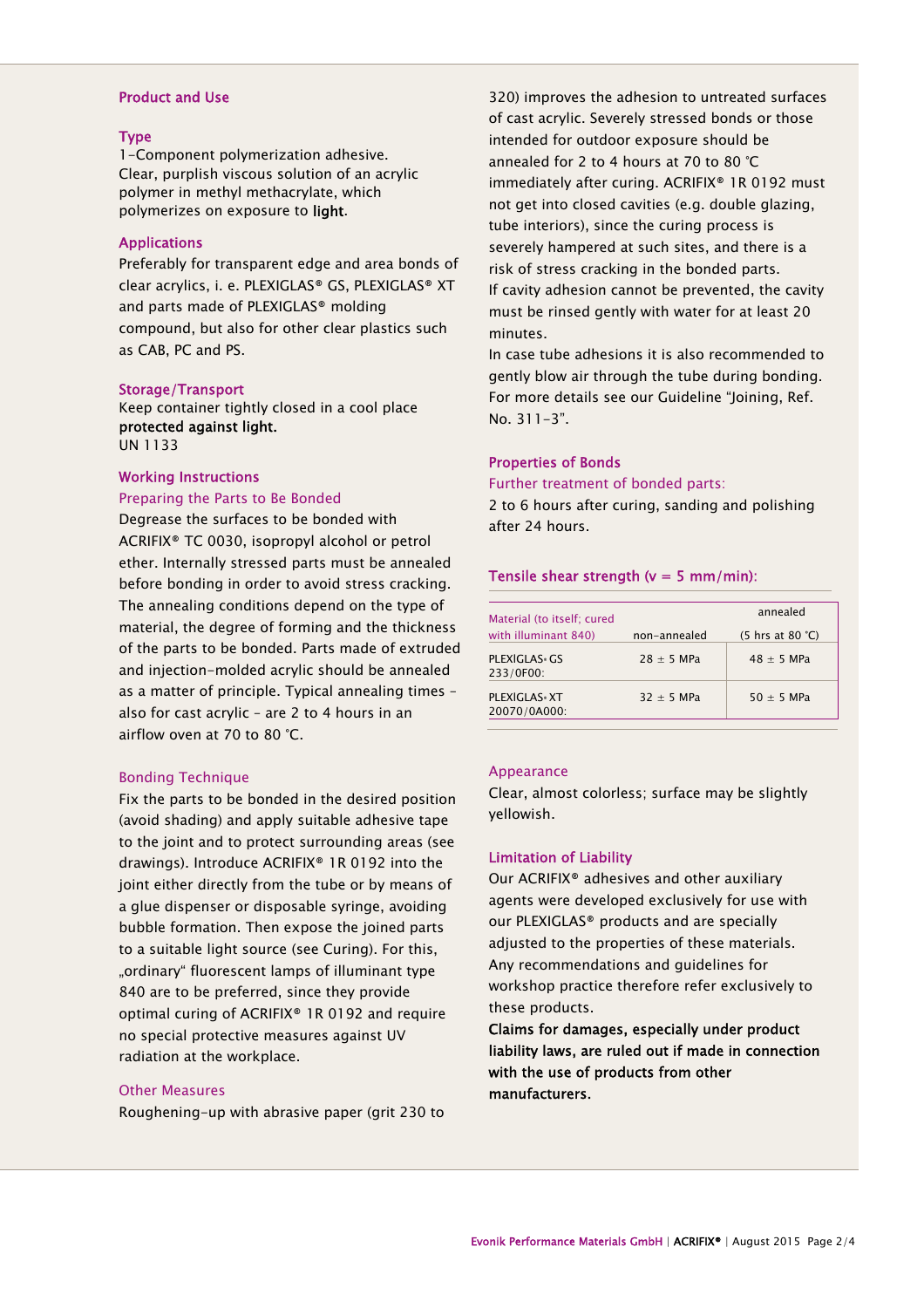For further information on safety measures, the exclusion of health risks when handling adhesives and on their disposal, see our Safety Data Sheet.

Availability according to the current sales range.

#### Curing (System: polymerization by light)

| <b>Illuminant</b>                                                              | curing period (at $25 °C$ ) |                                                          |
|--------------------------------------------------------------------------------|-----------------------------|----------------------------------------------------------|
| Fluorescent lamp,<br>illuminant 840 Cool White:                                | $15 - 30$ min               |                                                          |
| Superactinic UV-A<br>fluorescent lamp,                                         | $10 - 15$ min               | Bond/lamp<br>and $lamp/$                                 |
| e. g. Philips $TL/05$ :                                                        |                             | lamp spaced at                                           |
| Tanning studio UV-A<br>fluorescent lamp,<br>e. g. Philips CLEO<br>Performance: | $10 - 15$ min               | approx.<br>$20 \text{ cm}$ and<br>10 cm,<br>respectively |
| Diffuse ambient lighting,<br>illuminant 840:                                   | $1.5 - 3 h$                 |                                                          |
| Sunlight:                                                                      | $10 - 20$ min               |                                                          |
| Pot life (at 200 g in glass<br>vessel exposed to diffuse<br>ambient lighting): | $\sim$ 30 min (at 25 °C)    |                                                          |

#### Typical values

| <b>Properties</b>                   | <b>Values</b>                                 |
|-------------------------------------|-----------------------------------------------|
| Viscosity; Brookfield II/12/20 °C:  | $1800 \pm 200$ mPa · s                        |
| Density (20 °C):                    | $\sim$ 1,02 g/cm3                             |
| Refractive index n <sub>p</sub> 20: | ~1,44                                         |
| Color:                              | clear, slightly<br>purplish                   |
| Flash point (DIN 53213):            | $\sim$ 10 °C                                  |
| Solids content:                     | $32 \pm 2%$                                   |
| Storage stability:                  | 2 years after filling, if<br>correctly stored |
| Storage temperature:                | max. 30° C                                    |
| Packaging materials:                | Aluminum/colored<br>glass                     |
| Thinner:                            | ACRIFIX <sup>®</sup> TC 0030,                 |
| Cleaning agents for equipment:      | max. 10 %<br>ACRIFIX <sup>®</sup> TC 0030     |
|                                     | or ethyl acetate                              |

#### Safety Measures and Health Protection

Labeling according to Regulation (EC) 1272/2008 Danger, contains methylmethacrylate



Highly flammable liquid and vapour. (H225) Causes skin irritation. (H315) May cause an allergic skin reaction. (317) May cause respiratory irritation. (H335) Keep away from heat/ sparks/open flames/hot surfaces. — No smoking. (P210) Avoid breathing dust/fume/ gas/mist/vapours/ spray. ( P261) Wear protective gloves/protective clothing/eye protection/ face protection. (P280) IN CASE OF CONTACT WITH SKIN: Wash with plenty of soap and water. (P302+P352) Dispose of contents in accordance with local regulation. (P501)